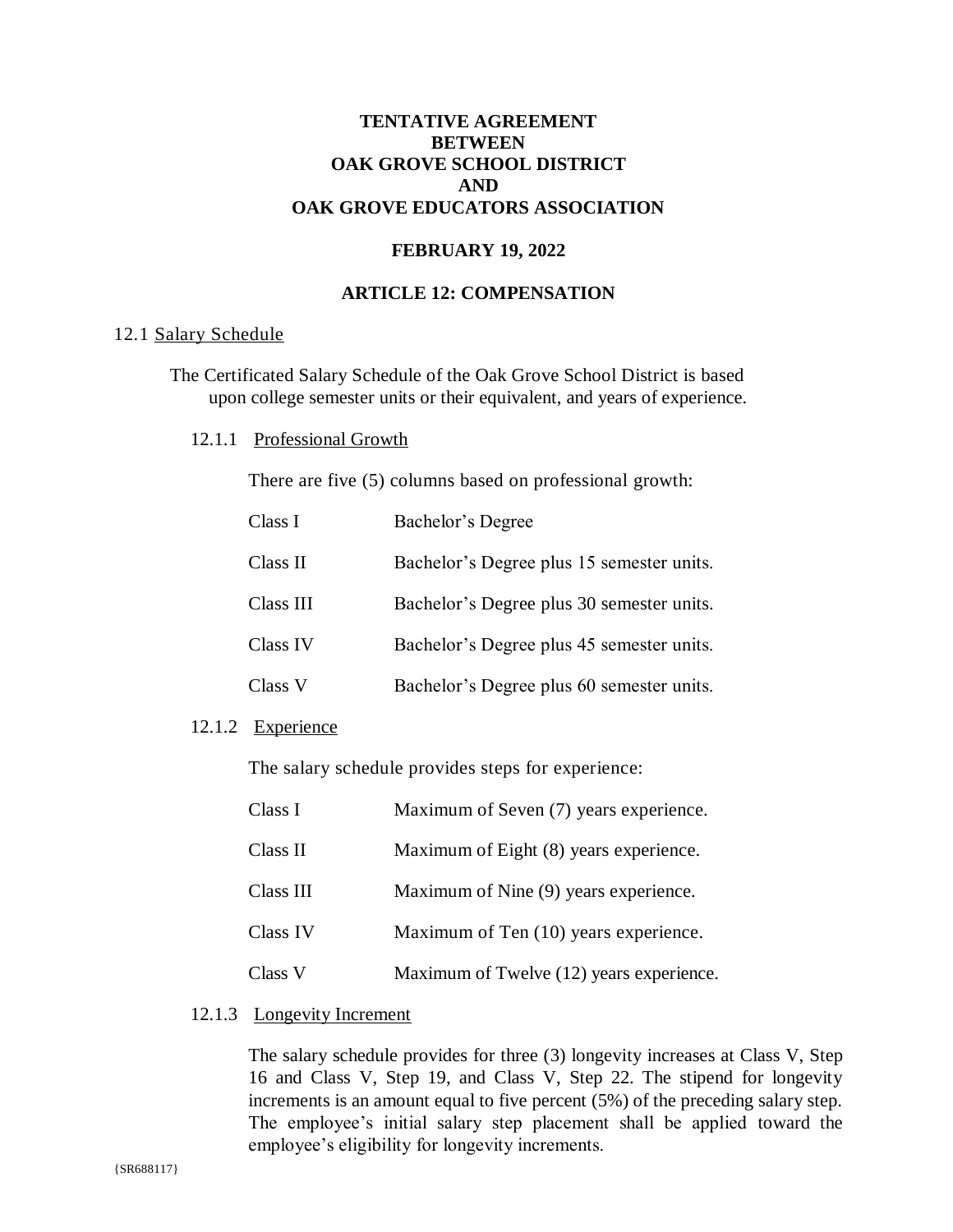### 12.1.4 Master's Degree Or Doctorate Stipend

An annual stipend shall be paid to unit members holding an earned Masters degree (M.A.) or Doctorate Ph.D. or Ed.D.) from an accredited institution. Honorary degrees and/or degrees from schools not accredited by the American Association of Universities shall not qualify for this annual stipend. This annual stipend shall be the amount equal to 5.65% of Step 1, Class I of the teachers' salary schedule.

If the unit member submits transcripts and/or a diploma verifying the Masters or Doctorate degree no later than October 10 of the school year, the stipend shall be paid for the entire school year. If the unit member submits transcripts and/or a diploma verifying the Maters or Doctorate degree no later than March 10 of the school year, the stipend shall be prorated for the second half of the school year beginning February 1.

This annual stipend shall be prorated for unit members employed for less than the complete school year.

The stipend described in this Section shall be incorporated into the unit member's compensation reported to STRS.

Unit members who are not full-time employees shall receive a prorated amount based upon the ratio their assigned duties bears to a full-time assignment.

# 12.1.5 Serving Less Than A Full School Year

A person in a position requiring certification qualifications who serves less than a full school year shall receive as salary only an amount that bears the same ratio to the established annual salary for the position as the number of days served bears to the total number of working days the employee is required by the governing board to be present at the schools of the District. Notwithstanding any provisions of this Section to the contrary, a person in a position requiring certification qualifications who serves a complete semester shall receive not less than one-half  $(1/2)$  of the established annual salary for the position.

#### 12.2 Initial Placement On Salary Schedule

The District shall initially place a unit member on the salary schedule on the basis of training and experience. Except as described in Section 12.2.1, units of college credit a unit member completed prior to earning a B.A. or B.S. degree shall not be recognized for placement on the Salary Schedule. Within thirty (30) days of employment, a unit member new to the District shall submit his/her official transcripts, records, and documented evidence of teaching experience and military service to the District Human Resources Office.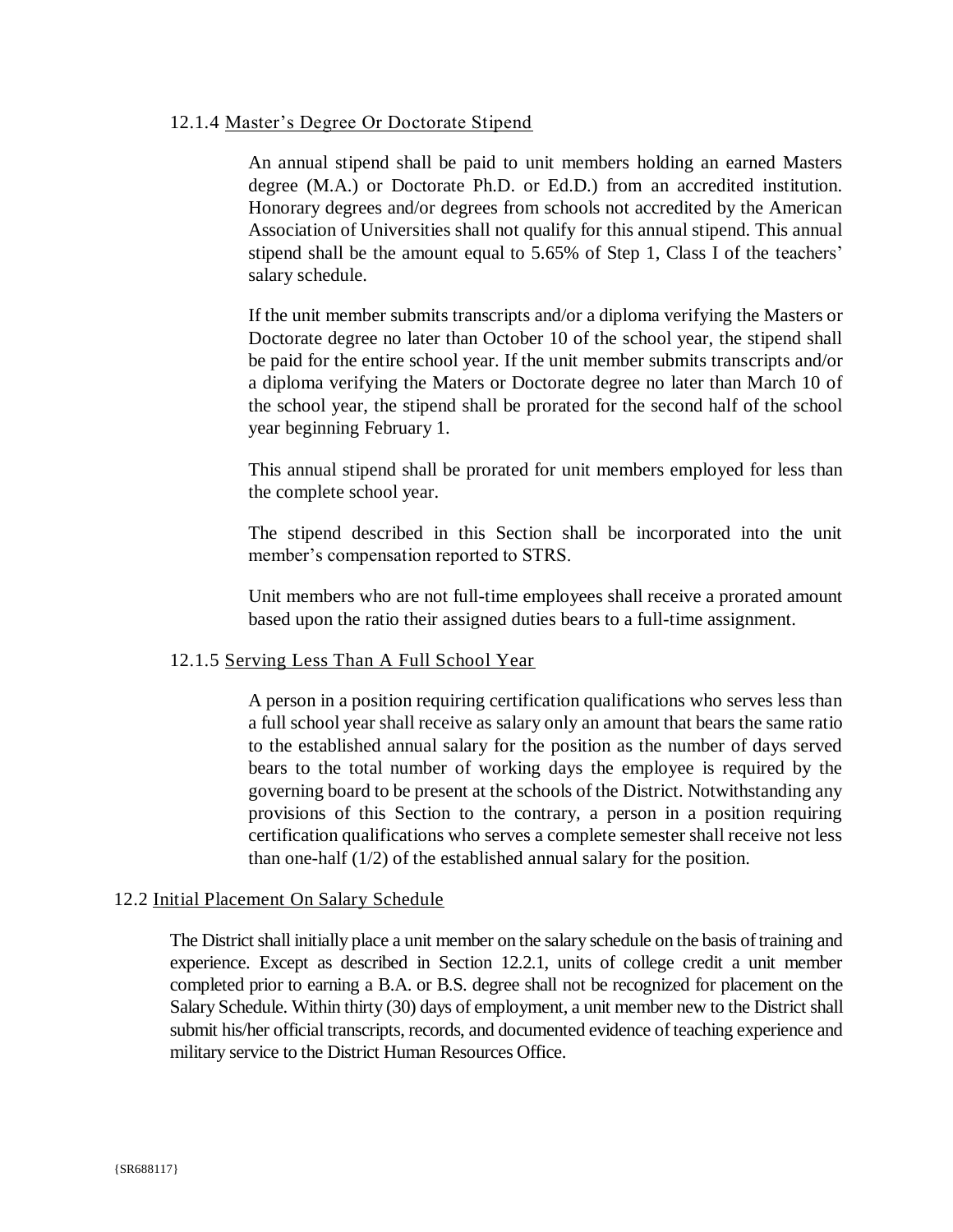### 12.2.1 Units Earned In Imbedded State University Programs

Effective January 1, 2009, if a unit member received a B.A./B.S. in a state university program that contains the traditional "fifth year" credential courses imbedded within the B.A./B.S. program, the unit member shall be given credit for those units that meet the California State Teaching Credential requirements.

This Section 12.2.1 was negotiated pursuant to Government Code Section  $3543.2(d)$  and  $3543.2(e)$ . The Association agrees to waive any right to a claim under Education Code Section 45028 and further agrees not to support any claim, grievance, or complaint based upon an alleged violation of Education Code Section 45028

#### $12.2.2.$ Units Earned After B.A.

All college course work completed at regionally accredited two (2) or four (4) year institutions earned after receiving the Bachelor's Degree and directly applicable to the unit member's prior assignments, or related to courses taught in the Oak Grove School District, shall be utilized in calculating placement on the salary schedule.

#### 12.2.3 **Prior Experience**

Unit members will receive credit for out-of-District experience in public schools, accredited private schools, or in private or public institutions and/or schools.

Experience in private or public institutions and/or schools will be considered acceptable providing the individual possessed a Bachelor's Degree from an accredited institution and possesses or was eligible to receive a valid teaching credential for the grade and/or subject to be taught. The experience must have been of an instructional nature and the curriculum taught comparable to that of the public schools of California.

#### $12.2.4$ Experience In Private Or Public Institutions

Experience in private or public institutions and/or schools will be considered acceptable providing the individual possessed a Bachelor's Degree from an accredited institution and possesses or was eligible to receive a valid teaching credential for the grade and/or subject to be taught. The experience must have been of an instructional nature and the curriculum taught comparable to that of the public schools of California.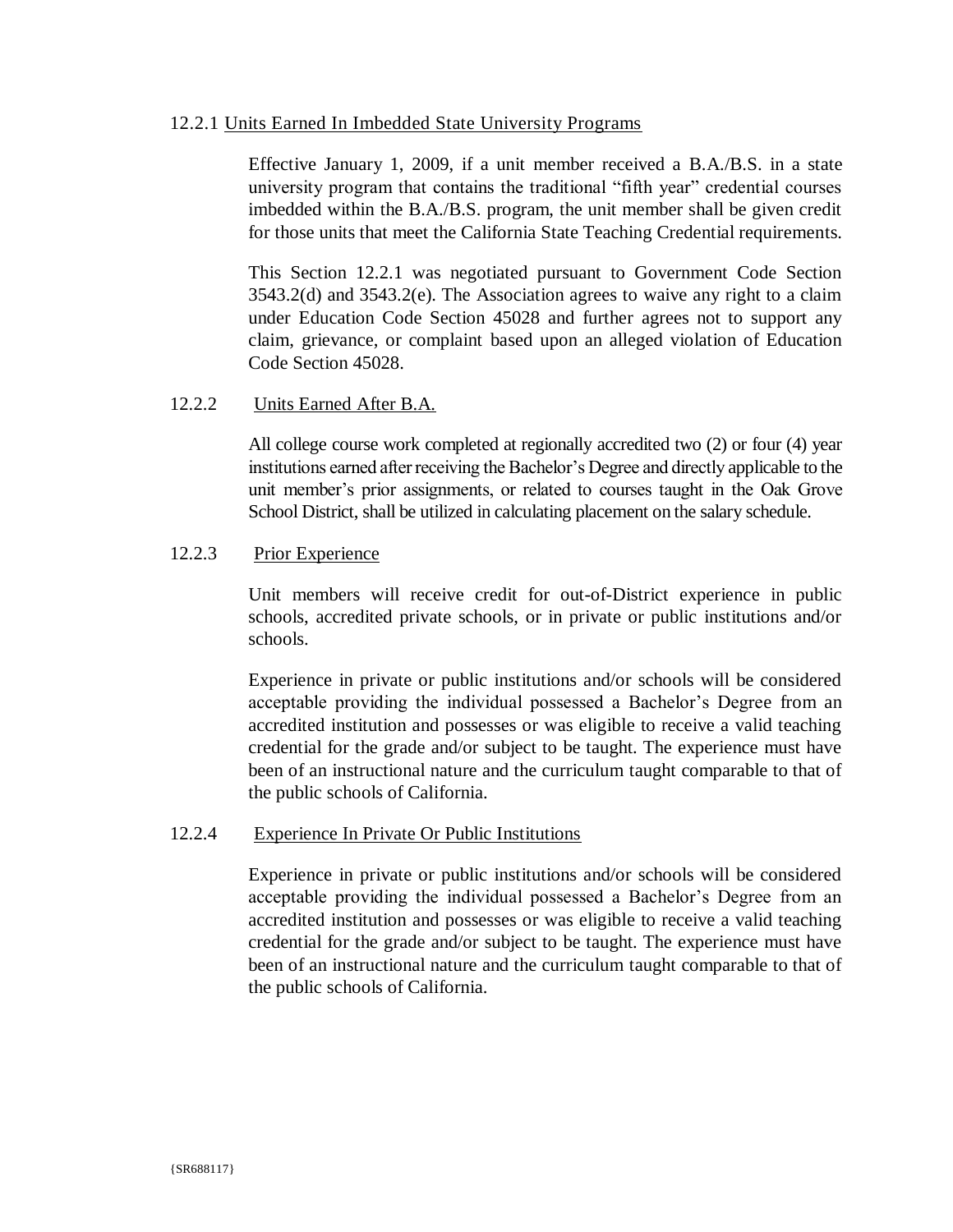#### **Out-Of-District Experience** 12.2.5

Out-of-District experience must have been on a full-time basis for the equivalent of a school year. Credit for out-of-District experience on a year-foryear basis will be given according to the following chart:

The following chart summarizes this rule:

| <b>Years of Experience</b> | <b>Placement on Schedule</b> |
|----------------------------|------------------------------|
| $0$ year                   | Step 1                       |
| 1 year                     | Step 2                       |
| 2 years                    | Step 3                       |
| 3 years                    | Step 4                       |
| 4 years                    | Step 5                       |
| 5 years                    | Step 6                       |
| 6 years                    | Step 7                       |
| 7 years                    | Step 8                       |
| 8 years                    | Step 9                       |
| 9 years                    | Step 10                      |
| 10 years                   | Step 11                      |
| 11 years                   | Step 12                      |
| 12 years                   | Step 13                      |
| 13 years                   | Step 14                      |
| 14 years                   | Step 15                      |
| 15 years                   | Step 16                      |
| 16 years                   | Step 17                      |
| 17 years                   | Step 18                      |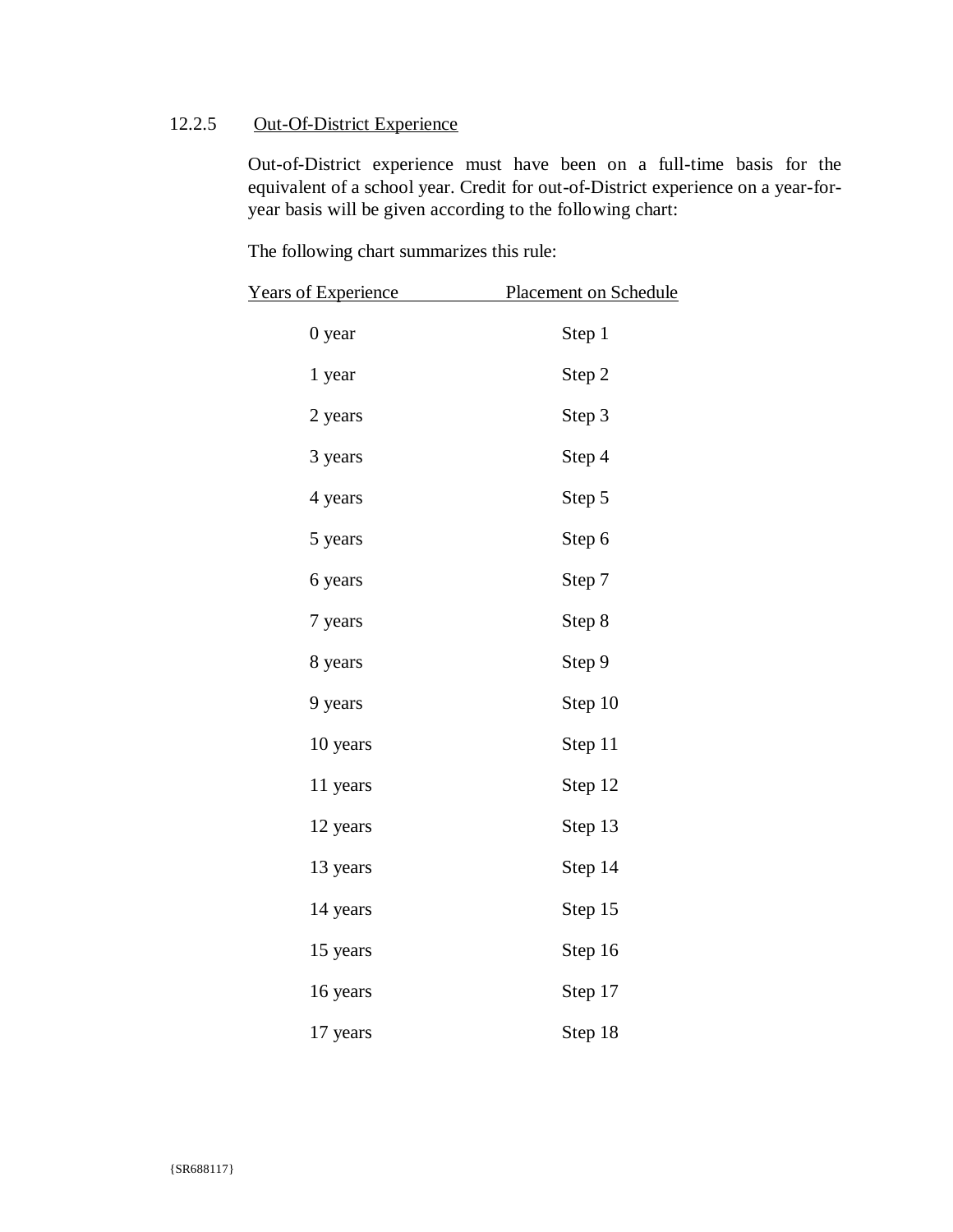# 12.2.6 Nursing Experience And Compensation

Public school nursing or up to two (2) years of public health nursing shall be deemed as acceptable professional experience for school nurses in determining their placements on the certificated salary schedule. When a nurse earns the clear credential authorization described by Education Code Section 44877, the nurse shall work two hundred two (202) days and be placed on the Section 12.8 Counselor Salary Schedule. In addition, the District may appoint one (1) Lead Nurse. The Lead Nurse shall work two hundred two (202) days and shall be placed on the Section 12.9 Psychologist Salary Schedule.

# 12.2.7 Records Of Training

All experience and training must be on file in the District before warrants are issued.

# 12.3 Certificated Employees Reemployed By The District

If a permanent unit member resigns from the District and is reemployed by the District within thirty-nine (39) months after the last day of paid service, the permanent unit member shall be reinstated and the District shall, for salary schedule purposes, disregard this break in service.

# 12.4 Advancement On The Salary Schedule

# 12.4.1 Duration Of Classification

A unit member may advance on the salary schedule by following the procedures described in Sections 12.4.2, 12.4.3, and 12.4.4 and submitting the required information no later than October 10 of the school year. No unit member may advance on the salary schedule by obtaining additional course work after October 10 of each school year. After October 10, an employee's salary placement will not be changed except as provided in this Section.

# 12.4.2 Verification Of Course Work

Verification of satisfactory completion of course work taken to change salary classification must be filed in the Human Resources no later than October 10. The following means of verification will be accepted: (1) grade card; or (2) official transcript. All such course work must meet the requirements of Section 12.2.1 of this Agreement.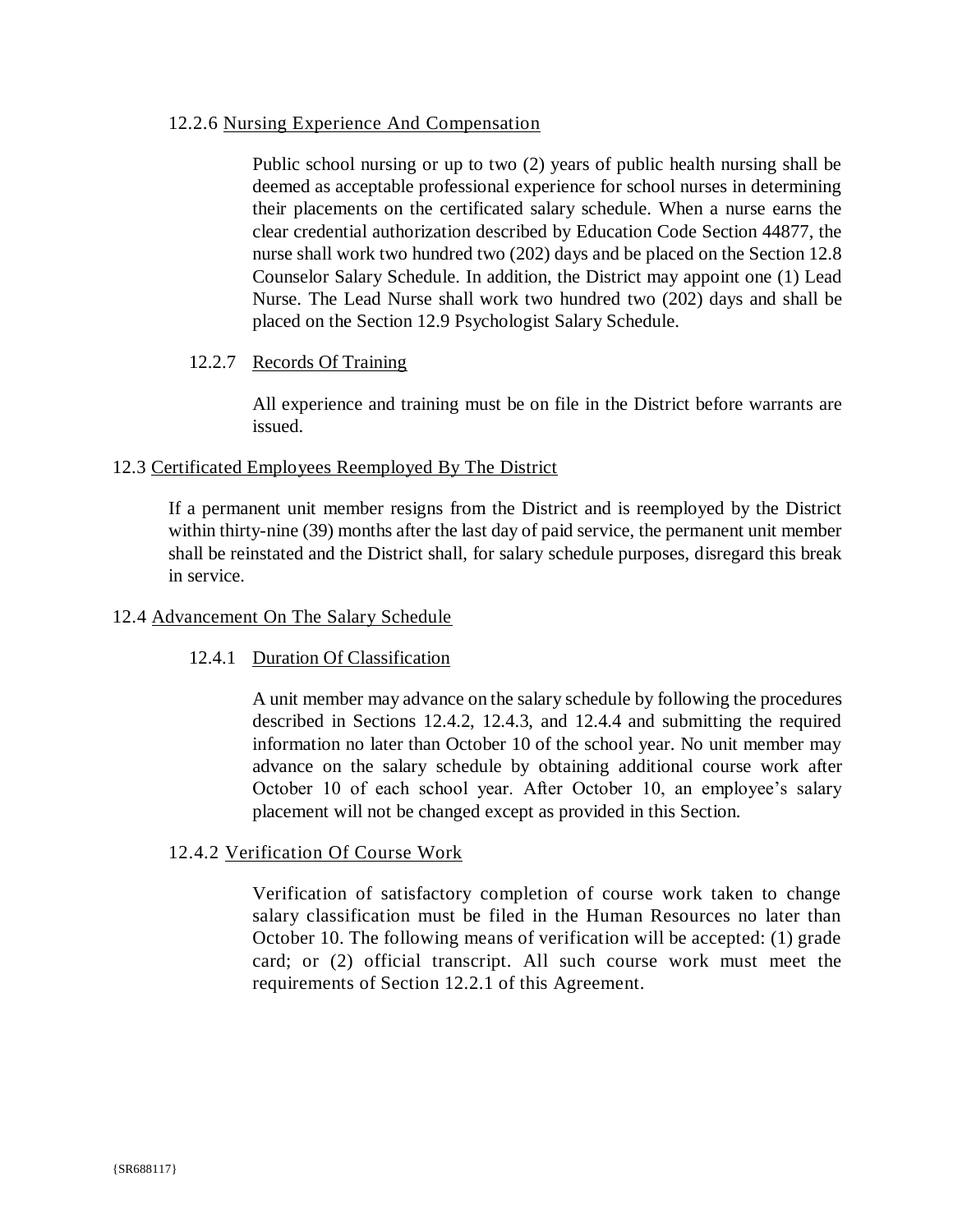#### 12.4.3 **Basis Of Classification**

The salary classification shall be based on college work completed and grade cards or transcripts filed with the Human Resources Department by October 10 of the year in which the contract is signed or the effective date of the contract if signed after October 10. Only credit that is in compliance with these rules and regulations shall be granted.

12.4.3.1 On the salary schedule the school nurses will be credited with one (1) semester unit for every fifteen (15) contract hours of approved course instruction needed for their license renewal following the procedure established for District professional growth credit.

#### 12.4.4 **Recognition Of College Units**

Advancement to classification columns depends upon completion of units recognized by any California State University or the University of California or approval of the Superintendent of this District or Superintendent's designee. Certificated salary schedule requirements for Classes II, III, IV, and V must be completed after the granting of a Baccalaureate Degree.

#### 12.4.5 Salary Schedule For Partial Year

In a career a unit member may receive only one  $(1)$  full year of credit on the salary schedule for one-half  $(1/2)$  year (at least one semester) of service. The term "one-half  $(1/2)$  year" means the number of days of service equal to the number of the days in the shortest semester of the relevant school year. In order to receive credit for any other partial years of service, the unit member must serve at least seventy-five percent (75%) or more of a regular full-time assignment. Unit members who are not in a regular full-time assignment but fifty percent (50%) or more, shall accumulate one year of credit toward advancement on the salary schedule for every two (2) years of employment in such a part-time assignment provided that the above-referenced seventy-five percent (75%) service requirement is also met. A day of service is any day in which the unit member is physically present at his assignment or on paid sick leave or paid leave taken pursuant to Section 8.6.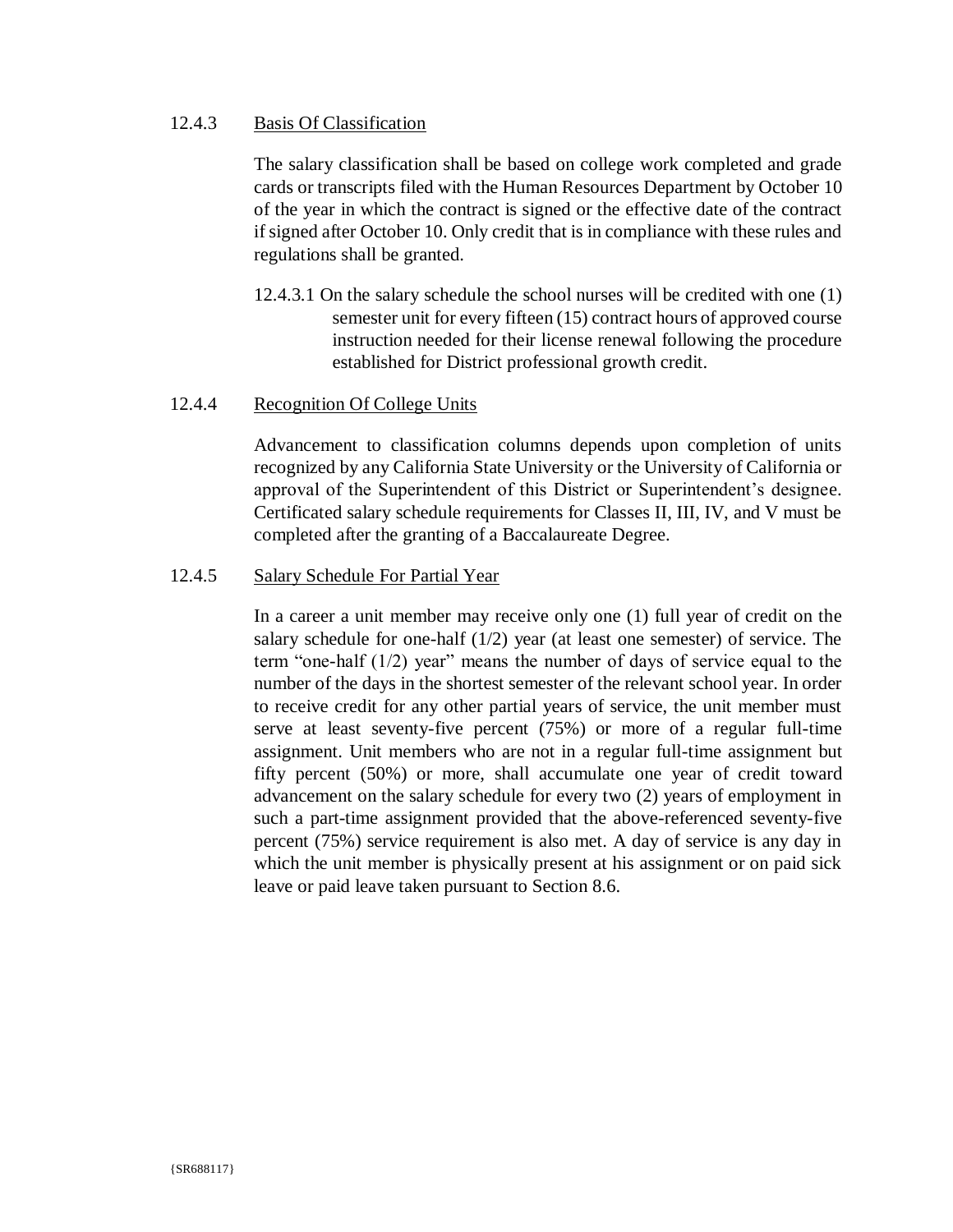## 12.5 Supplemental Pay

## 12.5.1 Coach Stipend For After School Sports

Unit members may apply for and be selected for assignments in the after school sports program. The District shall pay an annual stipend of \$1,500 per coaching stipend to each fully credentialed unit member assigned to coach in the after school sports program in addition to the unit member's full-time assignment. Whenever possible, the District shall offer bargaining unit members vacant coaching positions in the after school sports program before employing nonbargaining unit walk-on coaches.

### 12.5.2 Intermediate School Athletic Director

The District shall pay an annual stipend of \$3,000 to a unit member performing the duties of an Intermediate School Athletic Director as described in Appendix L.

### 12.5.3 Home Teachers

The regular classroom teacher of a child needing home teaching shall have the first right of refusal for the home teaching assignment. The District shall pay home teachers at the rate described in Section 12.5.4.1, Student Extended Day **Instructional Programs.** 

# 12.5.4 Extended Duty Pay

#### 12.5.4.1 Student Extended Day Instructional Programs

The District shall compensate unit members at the rate of forty-six dollars (\$46.00) per hour for instructing students in core instructional programs outside the regular student school day or instructing staff in best practices outside the unit members' work day. For the purpose of this Section, the word "student" shall include Pre-Kindergarten students. TK-8 students, and adult students.

#### 12.5.4.2 Extended, Non-Instructional Extra Duties

The District shall pay a unit member thirty-eight dollars (\$38.00) per hour for extended, non-instructional extra duties performed beyond their regular unit member duties.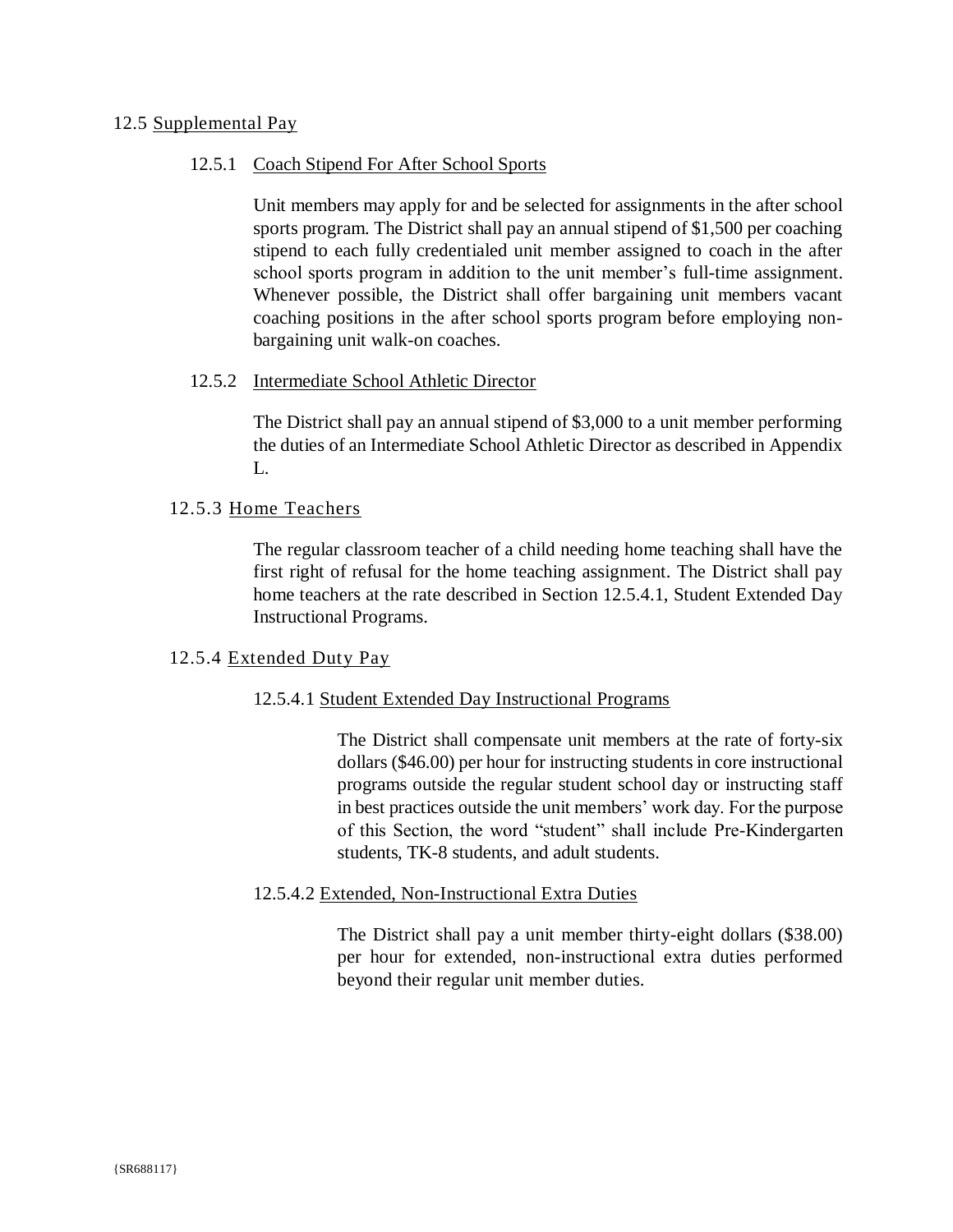12.5.4.3 Unit members may apply for and be selected for assignments as mentors in the District Induction Program. The District shall pay an annual stipend of \$1,456 to each unit member assigned to mentor one employee in the Program and \$1,800 for each unit member assigned to mentor two or more employees.

# 12.5.5 Stipend For Intermediate School Band Teacher

Effective on first unit member work day of the 2015-2016 school year, the District shall pay an Intermediate School Band Teacher a stipend of \$2,500 for the implementation of an After School 6th Grade Band Program consisting of participant recruitment, twice weekly after school practice sessions and a culminating April/May evening concert. The After School 6th Grade Band Program shall commence in October of the school year and culminate after the April/May concert event.

In addition, the District shall pay an Intermediate School Band Teacher a stipend of \$1,000 for the implementation of all extracurricular band functions which shall include weekend band competitions, travel, and school evening band events.

### 12.5.6 School Modernization, Construction, Maintenance, And/Or Carpet Replacement

The District shall pay each eligible unit member one of the stipends described in this Section for time the unit member is required to pack and unpack classroom supplies, books, and equipment in preparation for a school modernization, construction, maintenance, and/or preparation for carpet replacement. No unit member shall be compensated, however, for packing prior to the summer shutdown and/or unpacking/preparing the unit member's classroom/work space prior to the start of school in August/September.

To be eligible for one of the stipends described in this Section, a unit member must perform substantially all the duties in a category, must complete and sign the District form verifying the performance of the duties, and must submit the signed form to the site administrator. The site administrator shall validate the performance and submit the form to the Deputy Superintendent for Business Services.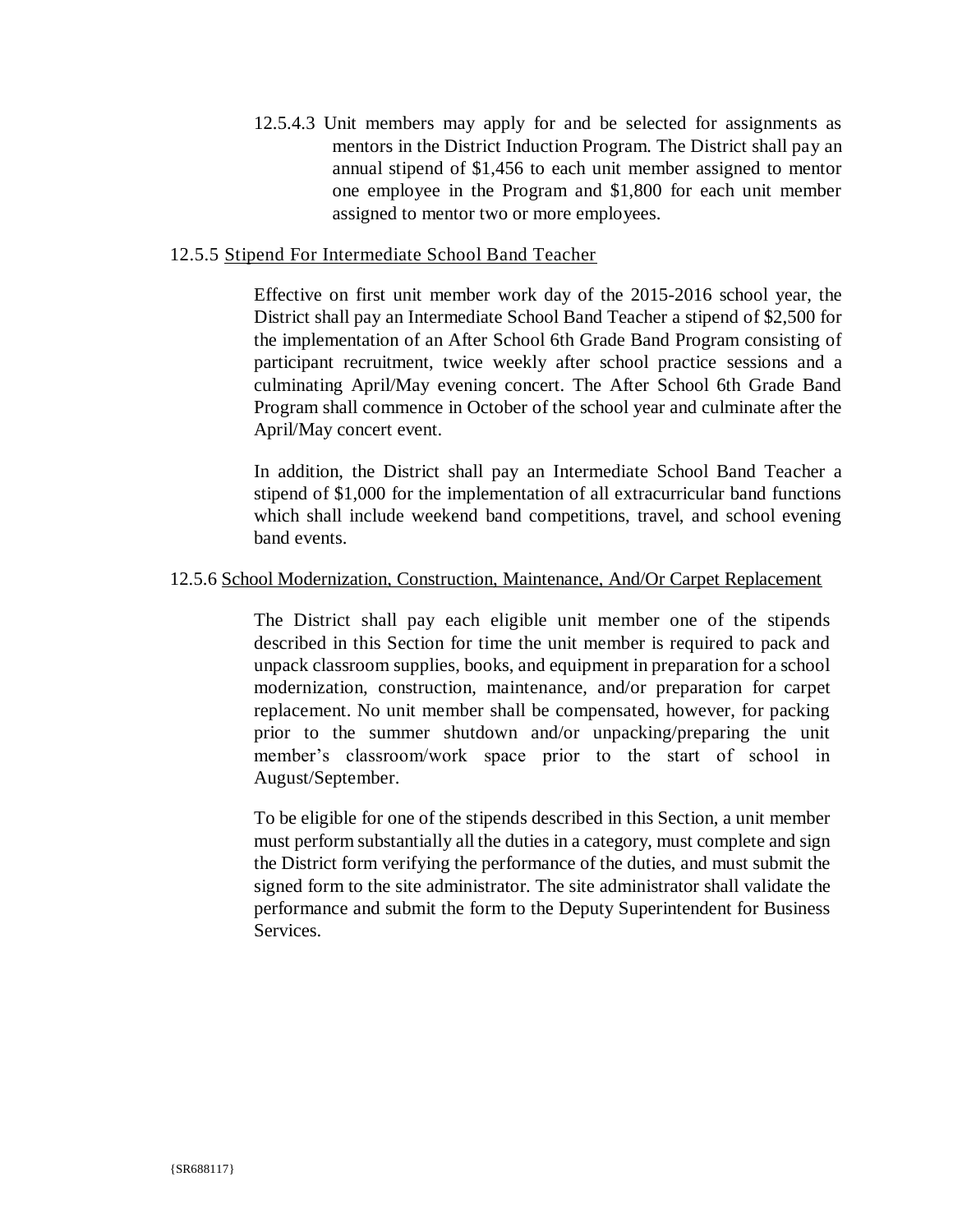| Description Of Unit Member's Duties                                                                                                                                                                                                                                                                                                                                                                                                                                                                                                                                                       | Stipend                   |
|-------------------------------------------------------------------------------------------------------------------------------------------------------------------------------------------------------------------------------------------------------------------------------------------------------------------------------------------------------------------------------------------------------------------------------------------------------------------------------------------------------------------------------------------------------------------------------------------|---------------------------|
| Temporarily Vacating Room: Unit member prepares to<br>vacate classroom/work space on a temporary basis.<br>Unit member packs and labels all<br>books/materials/computers/equipment, removes all<br>books / materials/ computers / equipment from built-in<br>cabinets and closets. Unit member removes all items<br>from the walls and prepares a room map indicating the<br>preferred location of the furniture after the<br>modernization, construction, maintenance, and/or<br>carpeting work is completed. Unit member unpacks and<br>prepares classroom after the work is completed. | \$400.00                  |
| <b>Preparation For Carpet Replacement:</b><br>Unit member packs and labels all books, equipment and/or<br>materials <i>unless</i> the items are stored in stationary, built-in<br>cabinets or enclosed cabinets moveable with a furniture<br>dolly. Unit member removes all items from the walls and<br>prepares a room map indicating the preferred location of the<br>furniture after the modernization, construction, maintenance,<br>and/or carpeting work is completed. Unit member unpacks<br>and prepares the classroom after the work is completed.                               | \$200.00                  |
| <b>Removing Personal Items:</b><br>Unit member removes all personal items from the work<br>site and removes all items posted on the walls. Unit<br>member prepares a room map indicating the preferred<br>location of the furniture after the modernization,<br>construction, maintenance, and/or carpeting work is<br>completed. Materials, books and equipment are<br>packed/stacked by District classified employees                                                                                                                                                                   | N <sub>0</sub><br>Stipend |
| Sorting/Organizing: Unit member spends time<br>sorting and reorganizing the unit member's instructional<br>materials and/or personal materials.                                                                                                                                                                                                                                                                                                                                                                                                                                           | N <sub>0</sub><br>Stipend |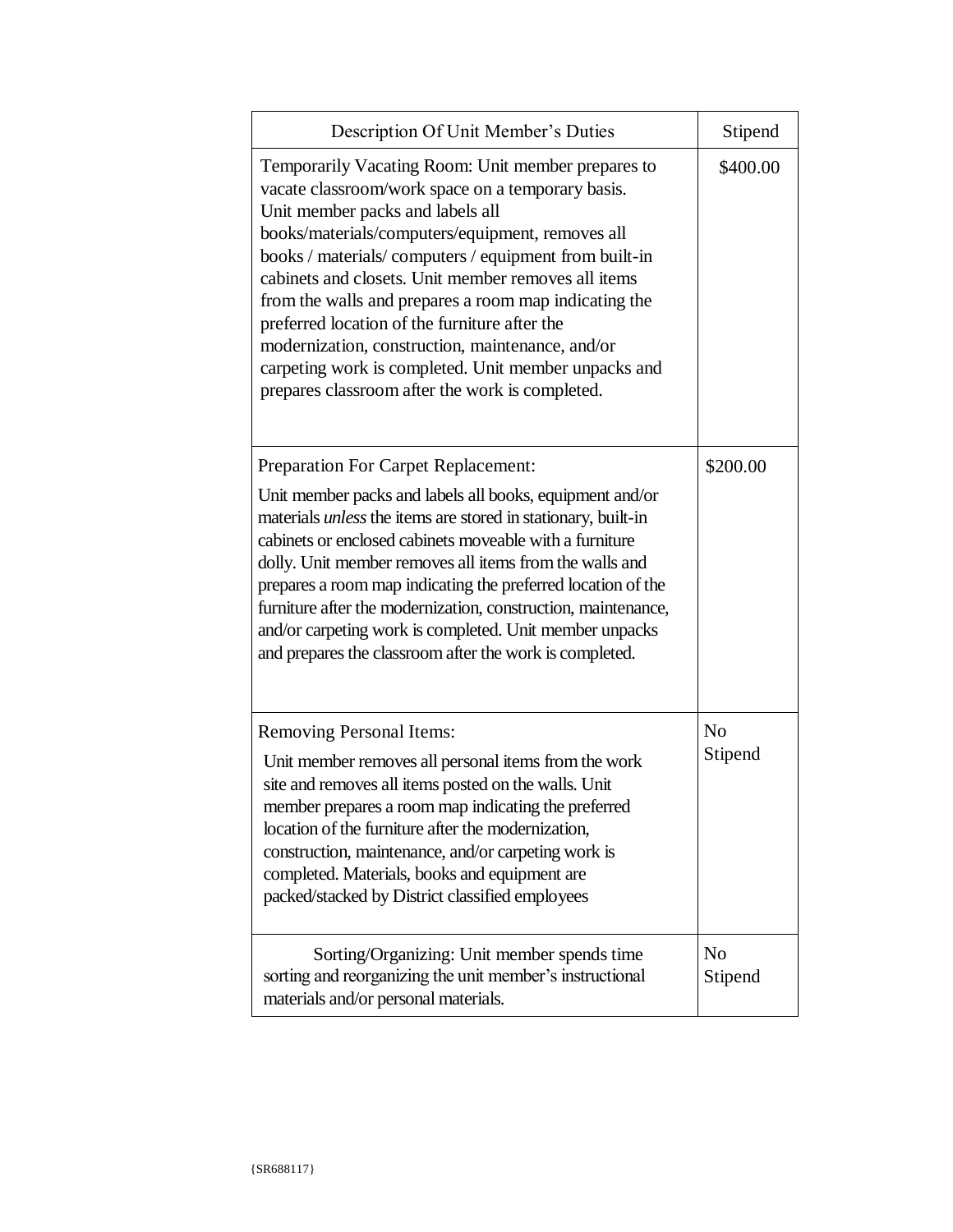#### $12.5.7$ **Substituting During Preparation Periods**

- 12.5.7.1 At the request of the site administrator, any unit member assigned to an intermediate school may volunteer to substitute for an absent unit member during the volunteering unit member's prep time. The site administrator shall equitably distribute the substitute opportunities.
- 12.5.7.2 Volunteering unit members shall be compensated for substitute teaching during their prep period at the rate of pay established in Section 12.5.4.1 of this Agreement. The unit member shall submit a timecard to the site administrator who will process it.

### 12.5.8 Compensation For Peer Assistance And Support Program

Effective on first unit member work day of the 2015-2016 school year, this section 12.5.8 shall be revised to read as follows:

### 12.5.8.1 Joint Panel Members

Article 20 defines Joint Panel members. For each hour a member of the Joint Panel participates in the Joint Panel meetings described in Article 20, the District shall pay the unit member at the hourly rate set forth in Section 12.5.4.2.

# 12.5.8.2 Consulting Teachers

Article 20 defines a "Consulting Teacher" and defines the Consulting Teacher's duties.

For each school year a unit member is selected and assigned by the Peer Review Joint Panel, the unit member must complete a collaborative log for each work session the unit members facilitates with a Participating Teacher. Collaborative logs will be turned in to the Human Resources Department; however, no more than two logs may be turned in per week. The District shall pay the unit member the hourly rate described in Section 12.5.4.2 for each log submitted in compliance with this section.

Instead of selecting a bargaining unit member as a Consulting Teacher, the Joint Panel may recommend that the Assistant Superintendent – Human Resources, employ a retired teacher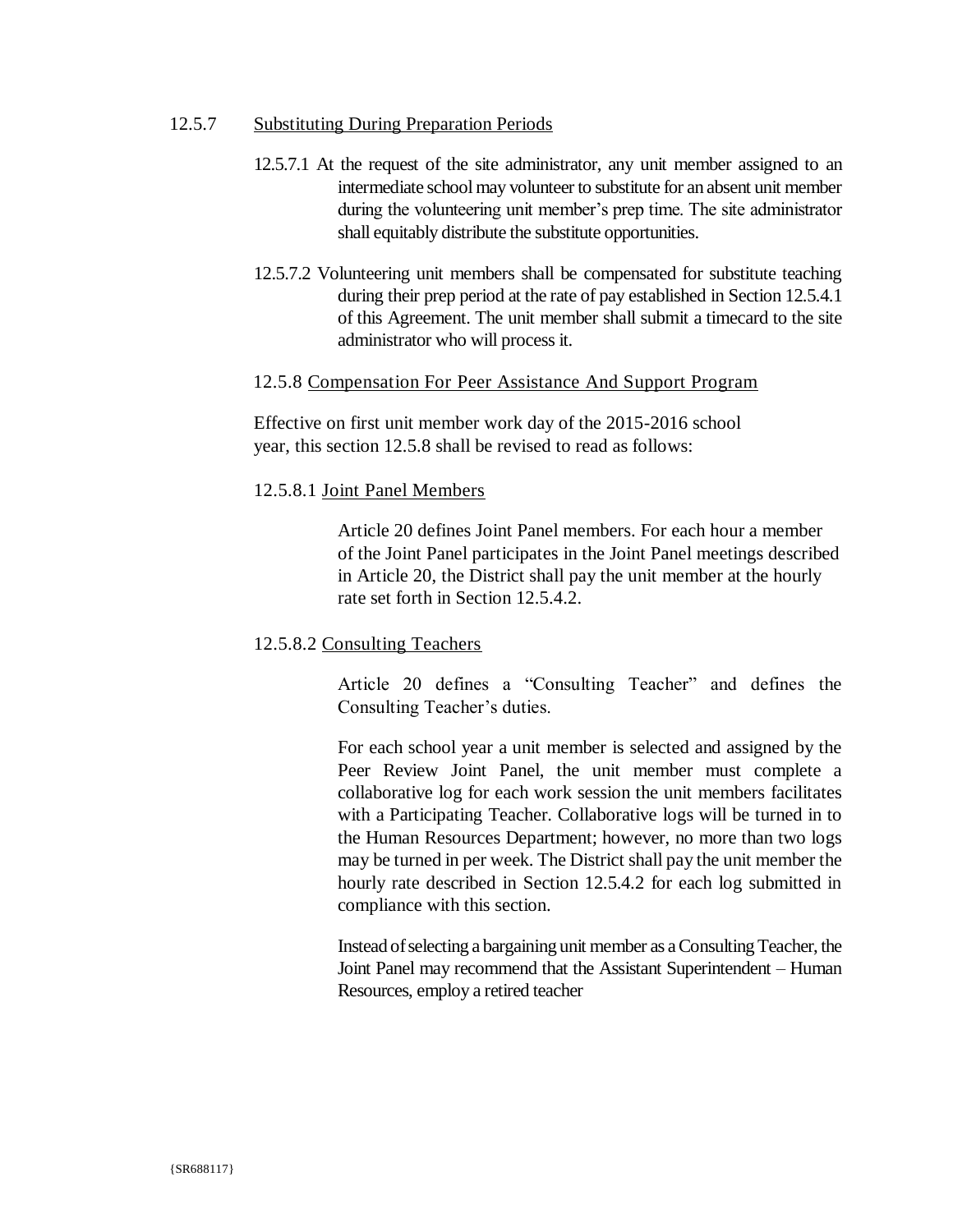to perform the Consulting Teacher duties described in Article 20.

#### 12.5.9 **Faculty Associate Stipend**

For performing the posted duties, Faculty Associates shall be paid an annual stipend of two thousand dollars (\$2,000). This annual stipend shall be incorporated into the unit member's annual compensation reported to STRS and shall be prorated for a unit member working less than full time.

### 12.5.10 Compensation For Bus Supervision

As described in Section 14.3, the Site Administrator may assign unit members to bus supervision. The District shall compensate the unit member at the rate specified in Section 12.5.4.2 for any time in excess of a unit member's assigned duties. Fifteen (15) or more minutes shall be recorded on the time card as one  $(1)$  hour, thirty  $(30)$  or more minutes shall be recorded on the time card as one and one-half (1 1/2) hours.

### 12.5.11 Uniform Stipends For District Established Meetings And Trainings

Unit members may volunteer to participate in District established meetings and/or trainings scheduled outside the unit member's duty day and duty year as defined by Article 14. When scheduling a meeting or training, the District announcement shall include a statement that a Uniform Stipend either shall or shall not be paid. Effective on first unit member work day of the 2015-2016 school year, unit members selected to attend a Uniform Stipend meeting or training shall be paid one hundred and fifty dollars (\$150.00) for each non-duty day and seventy-five dollars (\$75.00) for each non-duty half (1/2) day. Unit members selected to attend Uniform Stipend meetings after the end of the regular workday scheduled to end after 6:00 p.m. shall be paid the seventy-five dollars (\$75.00) 1/2 day stipend.

# 12.5.12 Performance Incentive Awards

If a school qualifies for Performance Incentive Awards as described in Education Code Sections 44650-44654, the District and the Association shall meet and negotiate regarding the distribution of the awarded funds to the unit members assigned to the classroom and other certificated staff at the site during the school year for which the award was granted.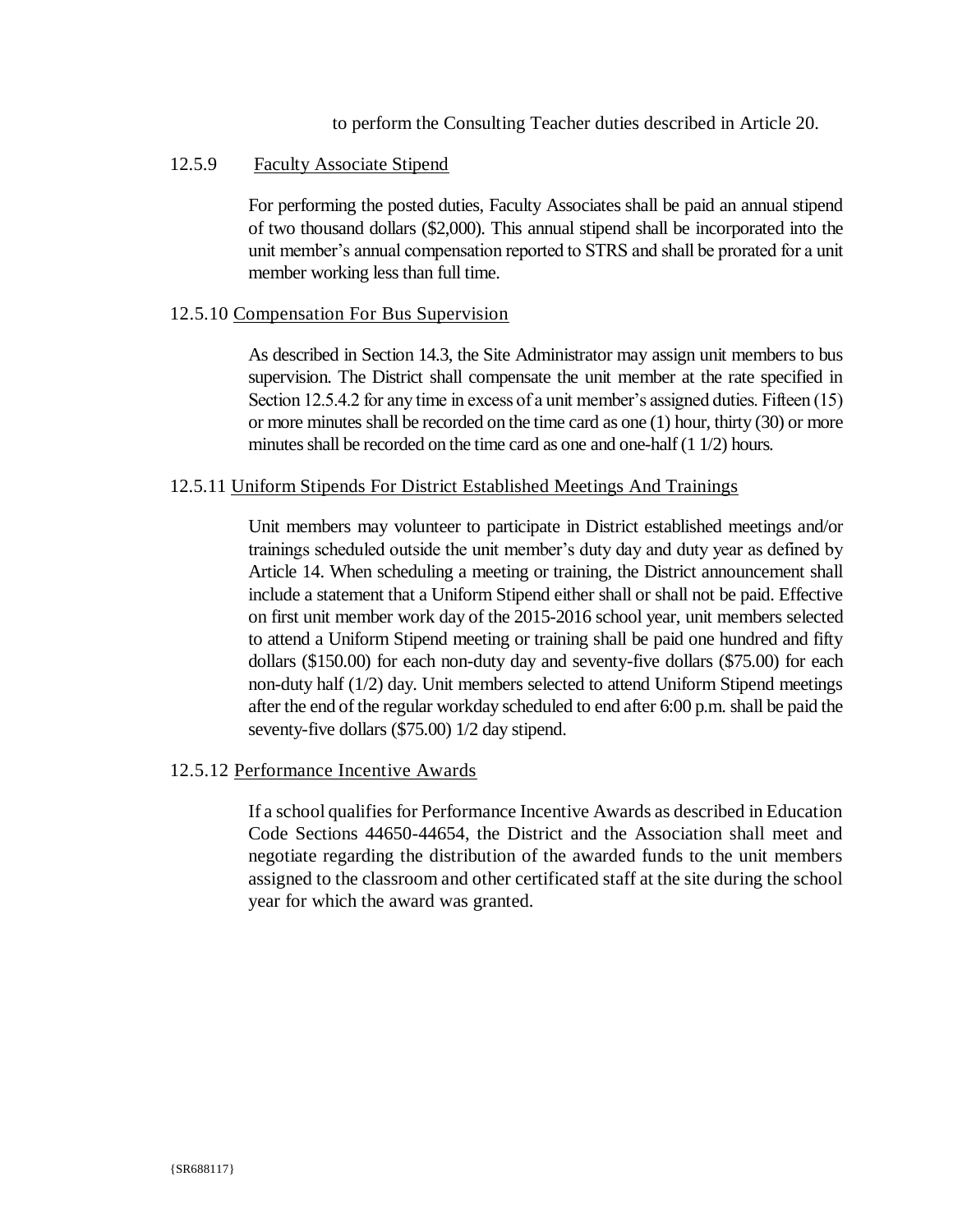## 12.5.12.1 School Site Input

Before, beginning and during these negotiations, the negotiating parties will seek input from the unit members assigned to the classroom and other certificated staff at the school site.

# 12.5.12.2 Default Distribution

If the parties are unable to reach agreement after at least two negotiating sessions, the funds will be distributed to the unit members assigned to the classroom and other certificated staff according to Education Code Section 44653.

# 12.5.13 NBPTS Certification And ASHA Certification (Speech) Stipend

#### $12.5.13.1$ **District Stipend**

The District shall pay unit members who present evidence of certification through the National Board of Professional Teaching Standards ("NBPTS") or the American Speech-Language-Hearing Association Certificate ("ASHA"), or an equivalent professional certification that is related to but not otherwise required by their position, an annual stipend of two thousand dollars (\$2,000). This annual stipend will be incorporated into the base pay, and will be prorated for unit members employed less than full-time.

#### 12.5.13.2 **Start Date**

The stipend referenced in section 12.5.13.1 will be paid beginning with the school year following the unit member's receipt of the certification and submission of the certification to the District on or before September 30, and will continue for each vear for which the certification is valid.

#### 12.5.13.3 **State Of California Stipend**

If the unit member receives a State of California NBPTS or ASHA stipend greater than the District stipend defined in this section, the District stipend shall not be paid to the unit member in the same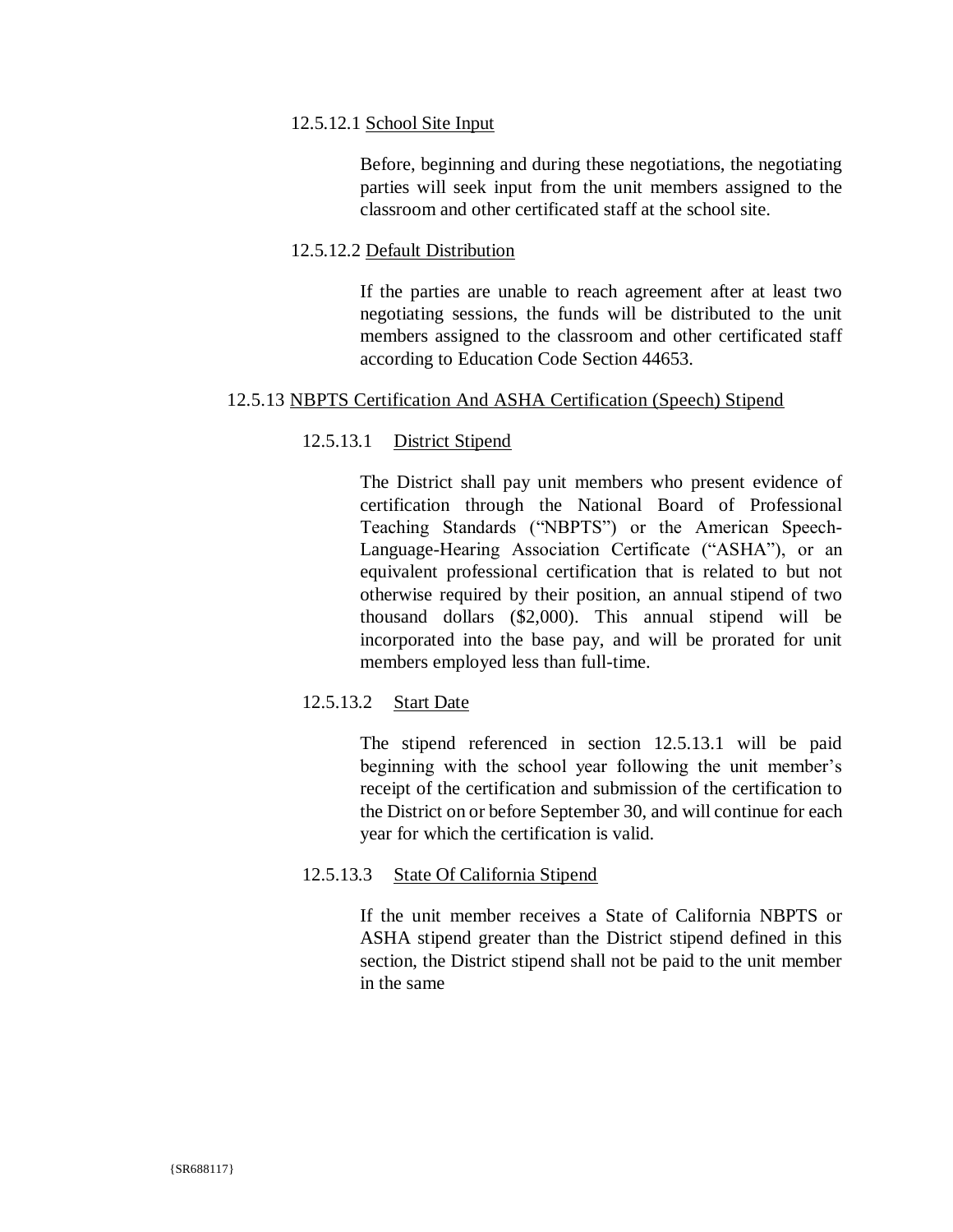school year in which the unit member receives the State of California stipend.

# 12.5.14 Technology Mentor Stipend

The District shall pay an annual \$500 stipend to at least one unit member at each school site to provide basic troubleshooting maintenance services for classroom technology systems, outside of the regular work day; to facilitate and lead technology professional development at the site; and to represent the site at three District Technology meetings during the school year.

# 12.5.15 SDC Teacher Stipend

For every school year a unit member who is assigned as a special education teacher (RSP or SDC) or as a Speech Language Pathologist (SLP) shall receive a stipend of one thousand five hundred dollars (\$1,500) annually.

# 12.6 Summer School Teachers

The District shall pay summer school teachers at the rate of pay described in Section 12.5.4.1, Student Extended Day Instructional Programs.

# 12.7 Overnight Field Trip Stipend

The District shall pay \$150 per night, up to four nights, to bargaining unit members who volunteer to teach or supervise students participating in an overnight field trip, including science camp.

# 12.8 Counselors' Six Step Salary Schedule

Salary Schedule For 2019-20-2021-2022 12.8.1 Effective on the first unit member work day of the 2019-20 school year, the Counselors' Salary Schedule shall be increased by one and one half percent (1.5%) over the 2018-19 salary schedule for counselor bargaining unit members in active, paid status on the date the Board ratifies this Agreement. Retroactive to July 1, 2021, the Counselors Salary Schedule for the OGEA bargaining unit shall be increased by 5.5%.

The counselors' Salary Schedule shall be attached to this Agreement as Appendix A-2.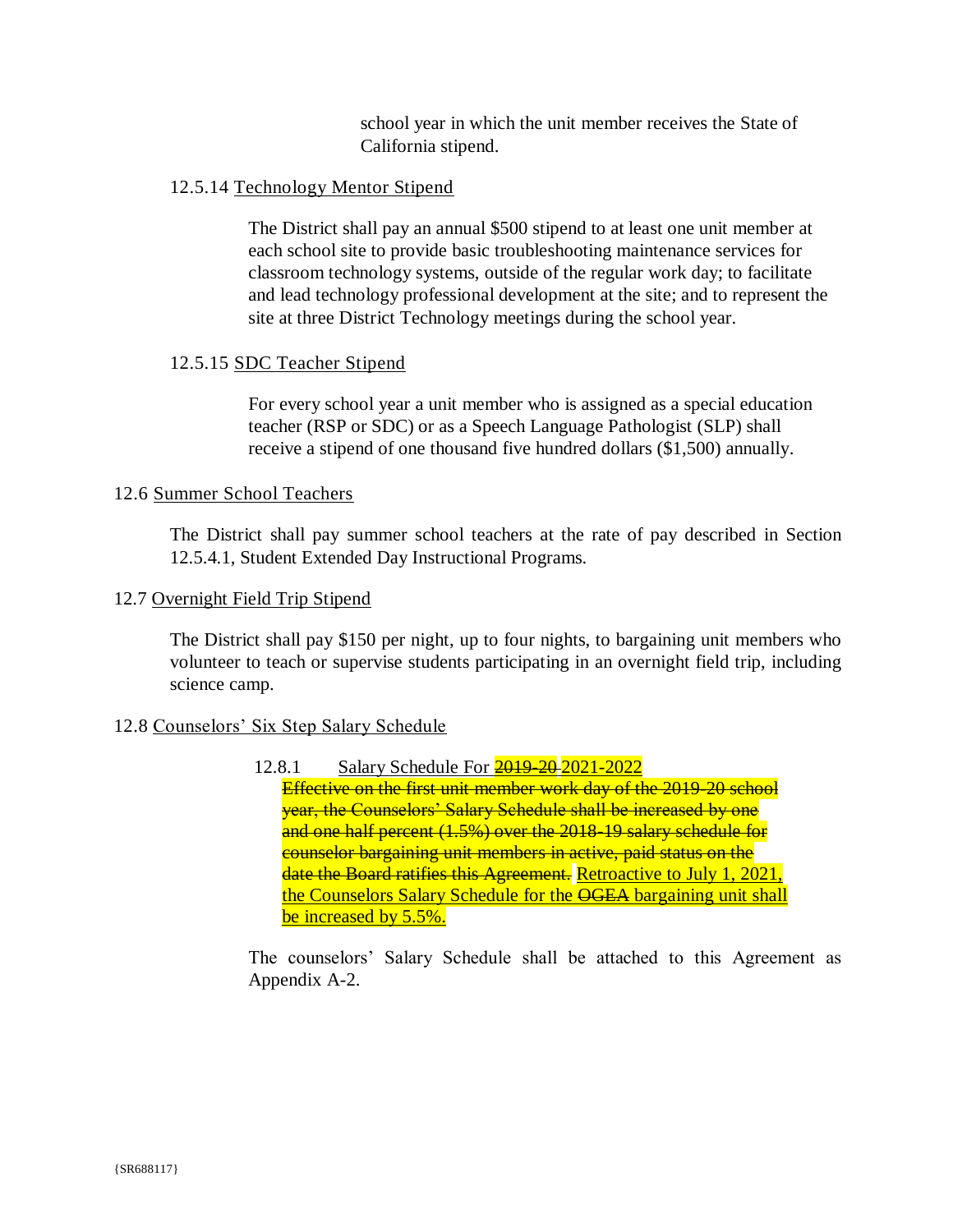# 12.9 Psychologists' Salary Schedule

#### 12.9.1 Nine Step Schedule

For the duration of this Agreement, psychologists shall be paid according to the following nine-step salary (AB60, steps 4-12):

| Experience (years) | Ratio To Teachers' Salary Schedule |
|--------------------|------------------------------------|
| $\mathbf{1}$       | 1.084                              |
| $\overline{2}$     | 1.098                              |
| 3                  | 1.114                              |
| $\overline{4}$     | 1.131                              |
| 5                  | 1.150                              |
| 6                  | 1.170                              |
| 7                  | 1.191                              |
| 8                  | 1.215                              |
| 9                  | 1.239                              |

#### 12.9.2 Psychologists' Salary Schedule

# 12.9.2.1 Salary Schedule For 2019-20 2021-2022

Effective on first unit member work day of the 2019-20 school year, the Psychologists' Salary Schedule shall be increased by one and one half percent (1.5%) over the 201819 salary schedule for psychologist bargaining unit members in active, paid status on the date the Board ratifies this Agreement. Retroactive to July 1, 2021, the Psychologists Salary Schedule for the bargaining unit shall be increased by 5.5%.

The psychologists' salary schedule shall be attached to this Agreement as Appendix A-3.

# 12.9.3 Longevity And Advanced Degree Stipends

Psychologists shall be entitled to longevity and advanced degree stipends as provided in Sections 12.1.3 and 12.1.4 of this Agreement.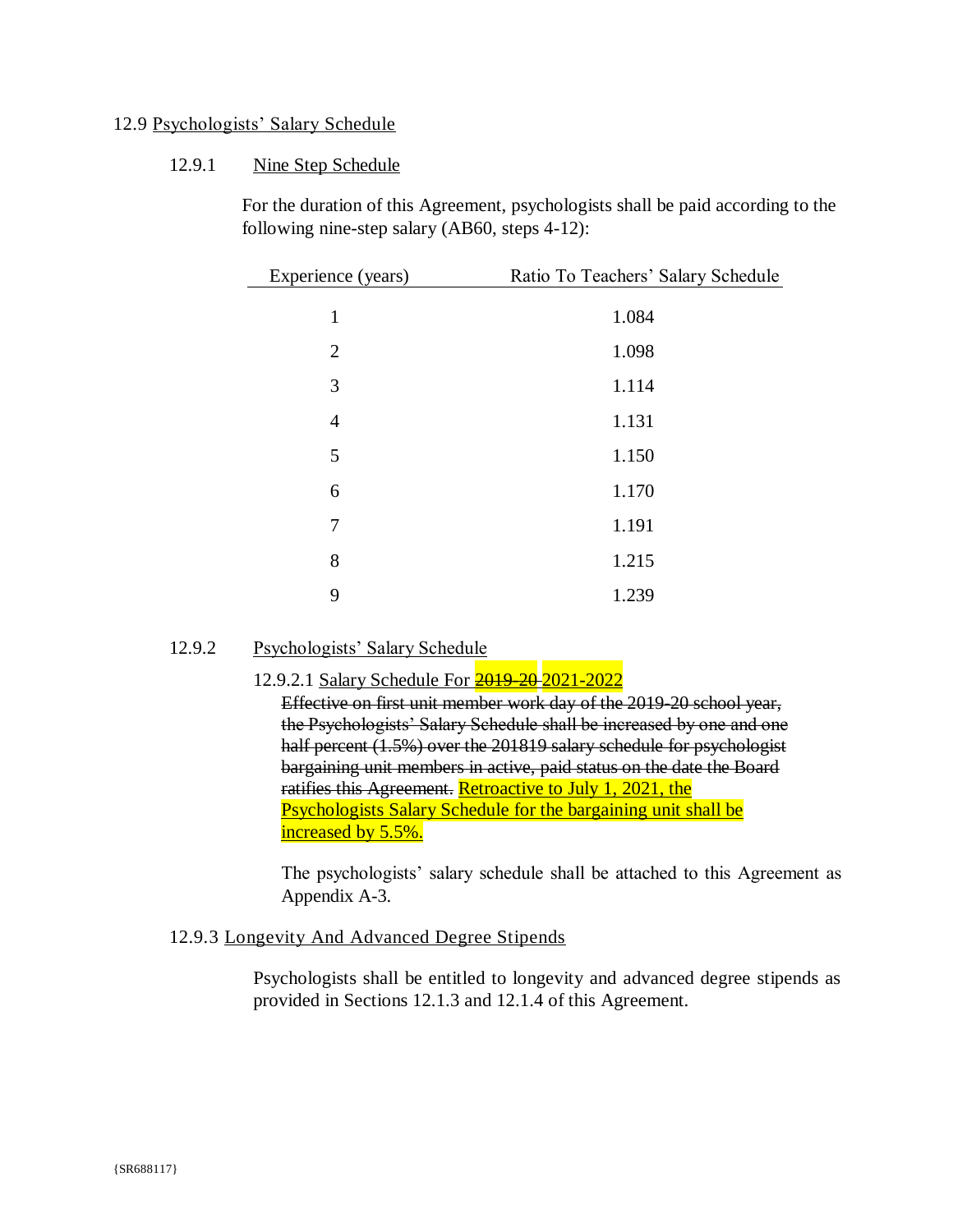# 12.10 Teachers' Salary Schedule

## 12.10.1 Salary Schedule For 2019-20 12.10.1 Salary Schedule 2021-2022

Effective on first unit member work day of the 2019-20 school year, the District shall increase the salary schedule by one and one half percent (1.5%) over the 2018-19 salary schedule for bargaining unit members in active, paid status on the date the Board ratifies this Agreement. The salary schedule shall be attached to this Agreement as Appendix A-1.

# Retroactive to July 1, 2021, the Salary Schedule for the OGEA-bargaining unit shall be increased by 5.5%.

# 12.10.2 Bargaining History About Payment For 2012-2013 Furlough Days

As a result of the reopener negotiations in 2013, the District paid unit members for five (5) furlough days in 2012-2013. The payments were a one-time, lump sum, nonrecurring payment and were not placed on the salary schedule. Prior to June 30, 2013, the District paid each bargaining unit member in active paid status for at least 139.5 work days during the 2012-2013 school year a one-time, lump sum, nonrecurring payment equivalent to the dollar amount difference between that bargaining unit member's placement on the 186 work day salary schedule attached as Appendix A-1 (A) and the bargaining unit member's placement on the 2012-2013, 182 day salary schedule attached as Appendix A-1 (D). The District shall have no obligation to make a similar payment on any future date. This paragraph is included to demonstrate the bargaining history from the 2013 reopener negotiations and is not precisely the same language as the 2013 reopener agreement language.

# 12.11 STRS Defined Supplemental Benefits Plan

This Section became effective July 1, 2002.

Subject to the criteria and limitations stated in Education Code Sections 22119.2, 22905, 22954, and relevant STRS regulations, the following services performed for the District shall be included within the definition of creditable compensation and reported to STRS solely for inclusion in the STRS Defined Supplemental Benefit Plan.

 $\Box$  Supplemental Pay Sections 12.5.1, (Coaches), 12.5.2 (Intermediate School Athletic Director), 12.5.3 (Home Teachers), 12.5.4 (Extended Duty Pay), 12.5.5 (Intermediate School Band Director), 12.5.6 (School Modernization, Construction, Maintenance, and/or Carpet Replacement), 12.5.7 (Substituting During Preparation Periods), 12.5.8 (Peer Review and Support), 12.5.9 (Faculty Associate Stipend), 12.5.10 (Compensation for Bus Supervision), 12.5.11 (Uniform Stipends for District-Established Meetings And Trainings),